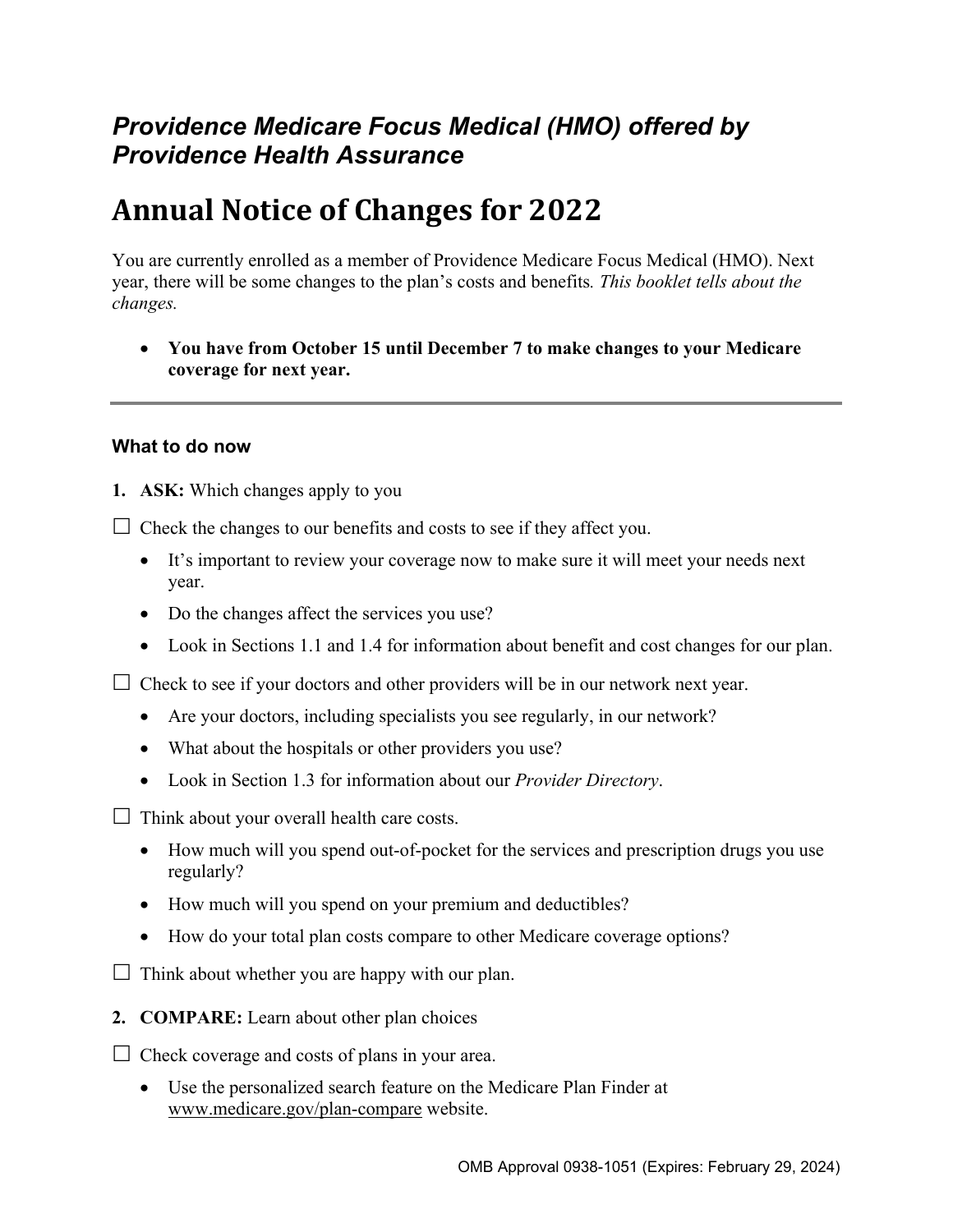- Review the list in the back of your *Medicare & You 2022* handbook.
- Look in Section 3.2 to learn more about your choices.

 $\Box$  Once you narrow your choice to a preferred plan, confirm your costs and coverage on the plan's website.

- **3. CHOOSE:** Decide whether you want to change your plan
	- If you don't join another plan by December 7, 2021, you will be enrolled in Providence Medicare Focus Medical (HMO).
	- To change to a **different plan** that may better meet your needs, you can switch plans between October 15 and December 7.
- **4. ENROLL:** To change plans, join a plan between **October 15** and **December 7, 2021**
	- If you don't join another plan by **December 7, 2021**, you will be enrolled in Providence Medicare Focus Medical (HMO).
	- If you join another plan by **December 7, 2021**, your new coverage will start on **January 1, 2022.** You will be automatically disenrolled from your current plan.

### **Additional Resources**

- Please contact our Customer Service number at 503-574-8000 or 1-800-603-2340 for additional information. (TTY users should call 711.) Hours are 8 a.m. to 8 p.m. (Pacific Time), seven days a week.
- This information is available in a different format, including large print and braille.
- **Coverage under this Plan qualifies as Qualifying Health Coverage (QHC)** and satisfies the Patient Protection and Affordable Care Act's (ACA) individual shared responsibility requirement. Please visit the Internal Revenue Service (IRS) website at [www.irs.gov/Affordable-Care-Act/Individuals-and-Families](http://www.irs.gov/Affordable-Care-Act/Individuals-and-Families) for more information.

## **About Providence Medicare Focus Medical (HMO)**

- Providence Medicare Advantage Plans is an HMO, HMO-POS and HMO SNP with Medicare and Oregon Health Plan contracts. Enrollment in Providence Medicare Advantage Plans depends on contract renewal.
- When this booklet says "we," "us," or "our," it means Providence Health Assurance. When it says "plan" or "our plan," it means Providence Medicare Focus Medical (HMO).

H9047\_2022ANOC04\_M File & Use 09052021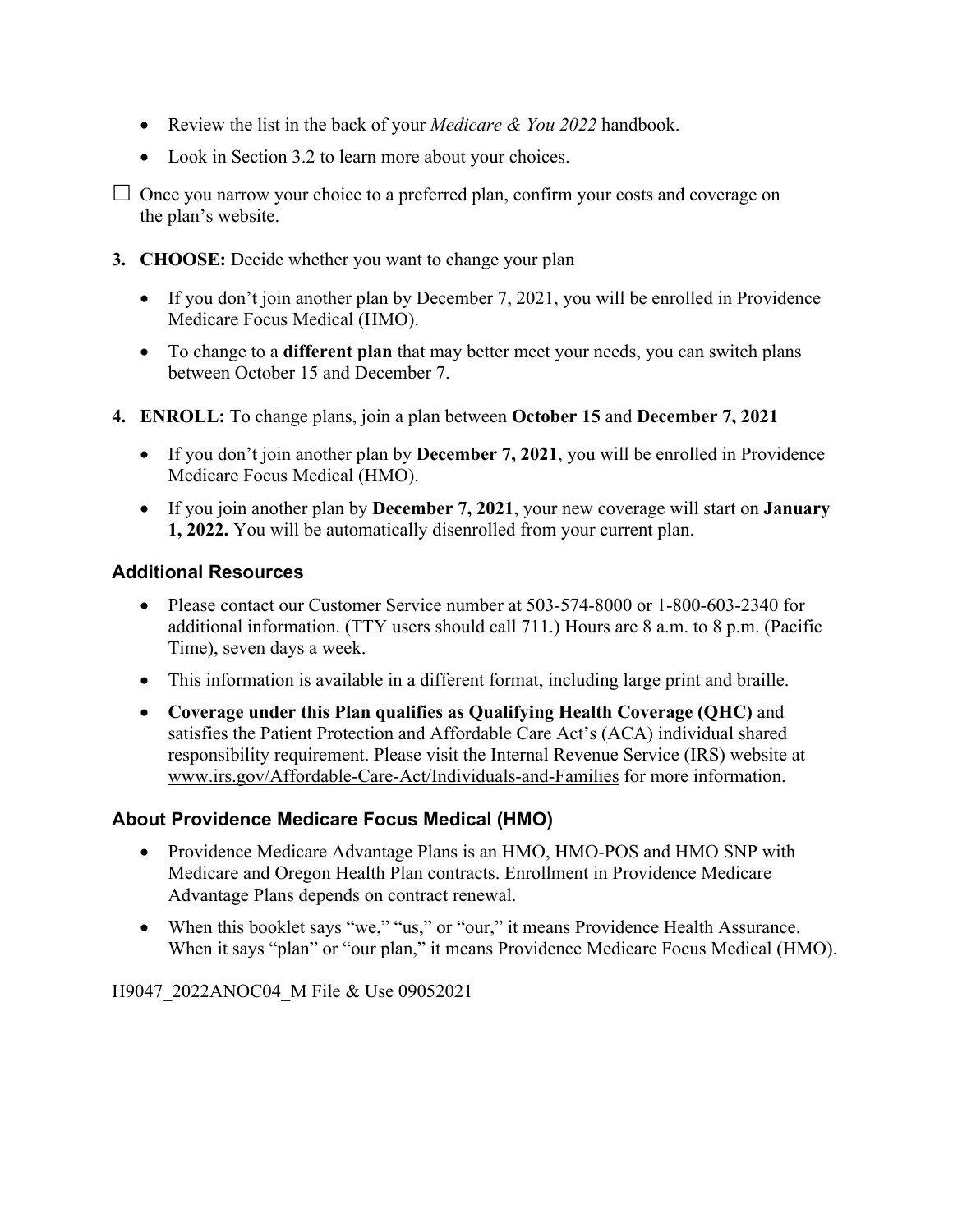# <span id="page-2-0"></span>**Summary of Important Costs for 2022**

The table below compares the 2021 costs and 2022 costs for Providence Medicare Focus Medical (HMO) in several important areas. **Please note this is only a summary of changes.** A copy of the *Evidence of Coverage* is located on our website at [www.ProvidenceHealthAssurance.com.](http://www.ProvidenceHealthAssurance.com) You may also call Customer Service to ask us to mail you an *Evidence of Coverage*.

| Cost                                                                                                                                                                                                                                                                                                                                                          | 2021 (this year)                                                                                                                                                                                          | 2022 (next year)                                                                                                                                                                                          |
|---------------------------------------------------------------------------------------------------------------------------------------------------------------------------------------------------------------------------------------------------------------------------------------------------------------------------------------------------------------|-----------------------------------------------------------------------------------------------------------------------------------------------------------------------------------------------------------|-----------------------------------------------------------------------------------------------------------------------------------------------------------------------------------------------------------|
| <b>Monthly plan premium</b><br>(See Section 1.1 for details.)                                                                                                                                                                                                                                                                                                 | \$128                                                                                                                                                                                                     | \$128                                                                                                                                                                                                     |
| Maximum out-of-pocket amount<br>This is the <u>most</u> you will pay<br>out-of-pocket for your covered<br>services.<br>(See Section 1.2 for details.)                                                                                                                                                                                                         | \$3,400                                                                                                                                                                                                   | \$3,400                                                                                                                                                                                                   |
| <b>Doctor office visits</b>                                                                                                                                                                                                                                                                                                                                   | Primary care visits:<br>There is no coinsurance,<br>copayment, or deductible<br>per visit<br>Specialist visits:<br>\$20 copayment per visit                                                               | Primary care visits:<br>There is no coinsurance,<br>copayment, or deductible<br>per visit<br>Specialist visits:<br>\$20 copayment per visit                                                               |
| <b>Inpatient hospital stays</b><br>Includes inpatient acute, inpatient<br>rehabilitation, long-term care<br>hospitals and other types of inpatient<br>hospital services. Inpatient hospital<br>care starts the day you are formally<br>admitted to the hospital with a<br>doctor's order. The day before you<br>are discharged is your last inpatient<br>day. | \$250 copayment each day<br>for days 1-5 per<br>admission and there is no<br>coinsurance, copayment,<br>or deductible each day<br>for day 6 and beyond for<br>Medicare-covered<br>inpatient hospital care | \$250 copayment each day<br>for days 1-5 per<br>admission and there is no<br>coinsurance, copayment,<br>or deductible each day<br>for day 6 and beyond for<br>Medicare-covered<br>inpatient hospital care |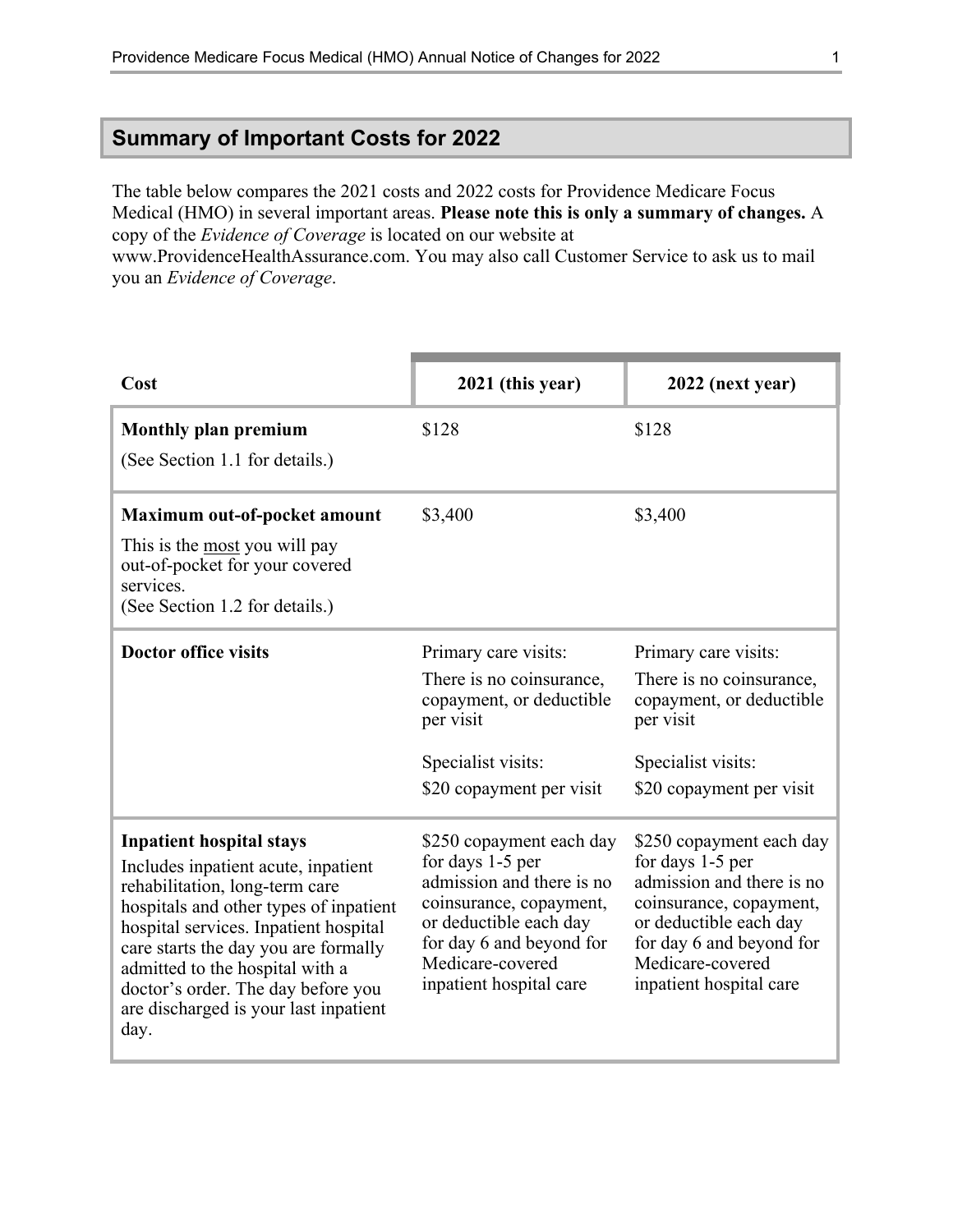# *Annual Notice of Changes* **for 2022 Table of Contents**

| <b>SECTION 1</b> | Changes to Benefits and Costs for Next Year 3                                   |  |
|------------------|---------------------------------------------------------------------------------|--|
|                  |                                                                                 |  |
|                  |                                                                                 |  |
|                  |                                                                                 |  |
|                  |                                                                                 |  |
| <b>SECTION 2</b> |                                                                                 |  |
| <b>SECTION 3</b> |                                                                                 |  |
|                  | Section 3.1 – If you want to stay in Providence Medicare Focus Medical (HMO) 10 |  |
|                  |                                                                                 |  |
| <b>SECTION 4</b> |                                                                                 |  |
| <b>SECTION 5</b> | Programs That Offer Free Counseling about Medicare 11                           |  |
| <b>SECTION 6</b> | Programs That Help Pay for Prescription Drugs12                                 |  |
| <b>SECTION 7</b> |                                                                                 |  |
|                  | Section 7.1 – Getting Help from Providence Medicare Focus Medical (HMO)13       |  |
|                  |                                                                                 |  |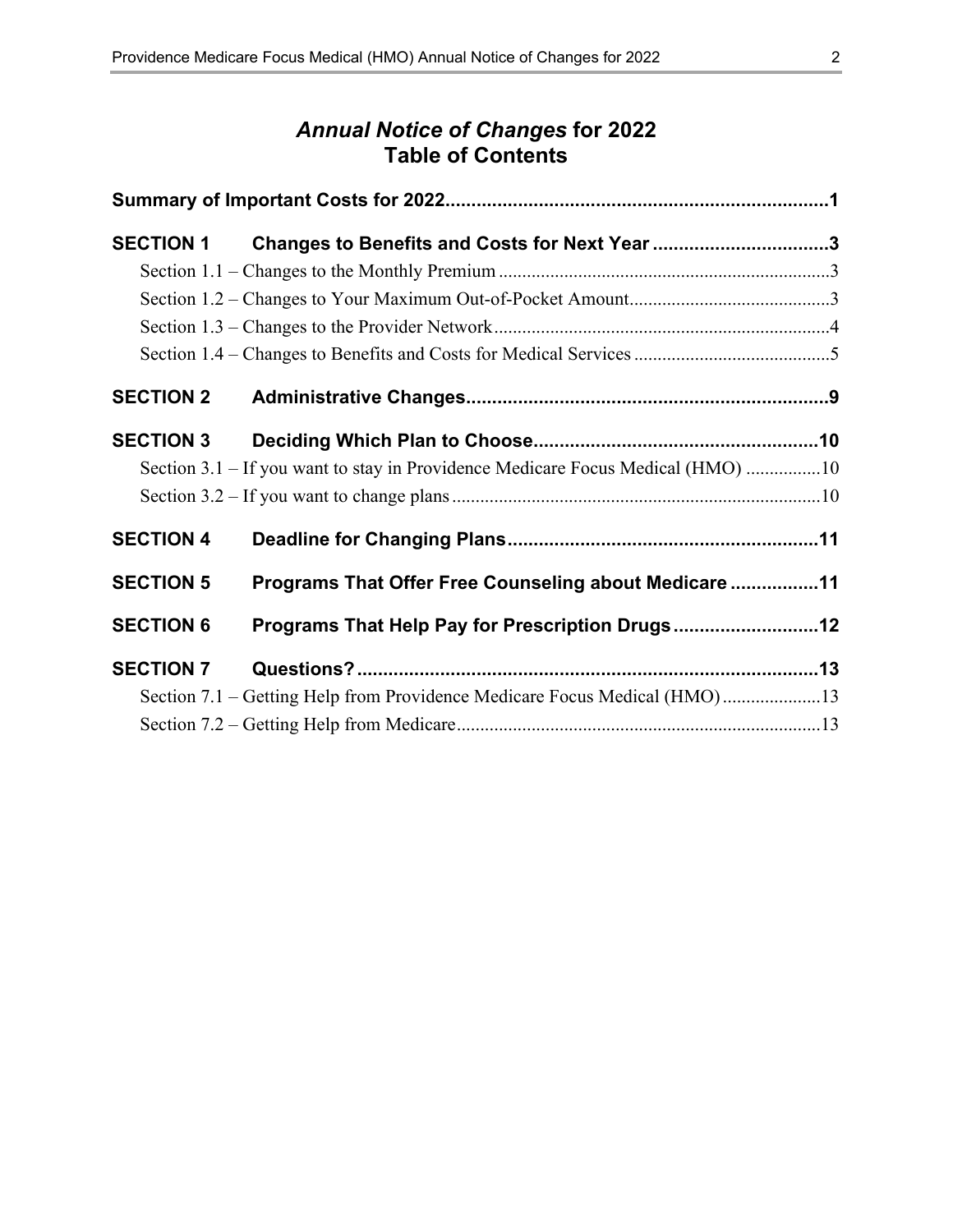# <span id="page-4-0"></span>**SECTION 1 Changes to Benefits and Costs for Next Year**

# <span id="page-4-1"></span>**Section 1.1 – Changes to the Monthly Premium**

| Cost                                                                   | 2021 (this year)                              | 2022 (next year)                                        |
|------------------------------------------------------------------------|-----------------------------------------------|---------------------------------------------------------|
| <b>Monthly premium</b>                                                 | \$128                                         | \$128                                                   |
| (You must also continue to pay your<br>Medicare Part B premium.)       |                                               | There is no change for<br>the upcoming benefit<br>year. |
| <b>Optional Supplemental Dental</b><br><b>Coverage Monthly premium</b> | Providence Basic Wrap<br>Dental<br>\$29.40    | Providence Dental Basic<br>\$32.50                      |
| <b>Optional Supplemental Dental</b><br><b>Coverage Monthly premium</b> | Providence Enhanced<br>Wrap Dental<br>\$42.20 | Providence Dental<br>Enhanced<br>\$45.10                |

# <span id="page-4-2"></span>**Section 1.2 – Changes to Your Maximum Out-of-Pocket Amount**

 amount, you generally pay nothing for covered services for the rest of the year. To protect you, Medicare requires all health plans to limit how much you pay "out-of-pocket" during the year. This limit is called the "maximum out-of-pocket amount." Once you reach this

| Cost                                                                                                                                                              | 2021 (this year) | 2022 (next year)                                                                                                                                                |
|-------------------------------------------------------------------------------------------------------------------------------------------------------------------|------------------|-----------------------------------------------------------------------------------------------------------------------------------------------------------------|
| Maximum out-of-pocket amount<br>Your costs for covered medical                                                                                                    | \$3,400          | \$3,400                                                                                                                                                         |
| services (such as copays) count<br>toward your maximum out-of-pocket<br>amount. Your plan premium does not<br>count toward your maximum out-of-<br>pocket amount. |                  | Once you have paid<br>\$3,400 out-of-pocket for<br>covered services, you will<br>pay nothing for your<br>covered services for the<br>rest of the calendar year. |
|                                                                                                                                                                   |                  | There is no change for the<br>upcoming benefit year.                                                                                                            |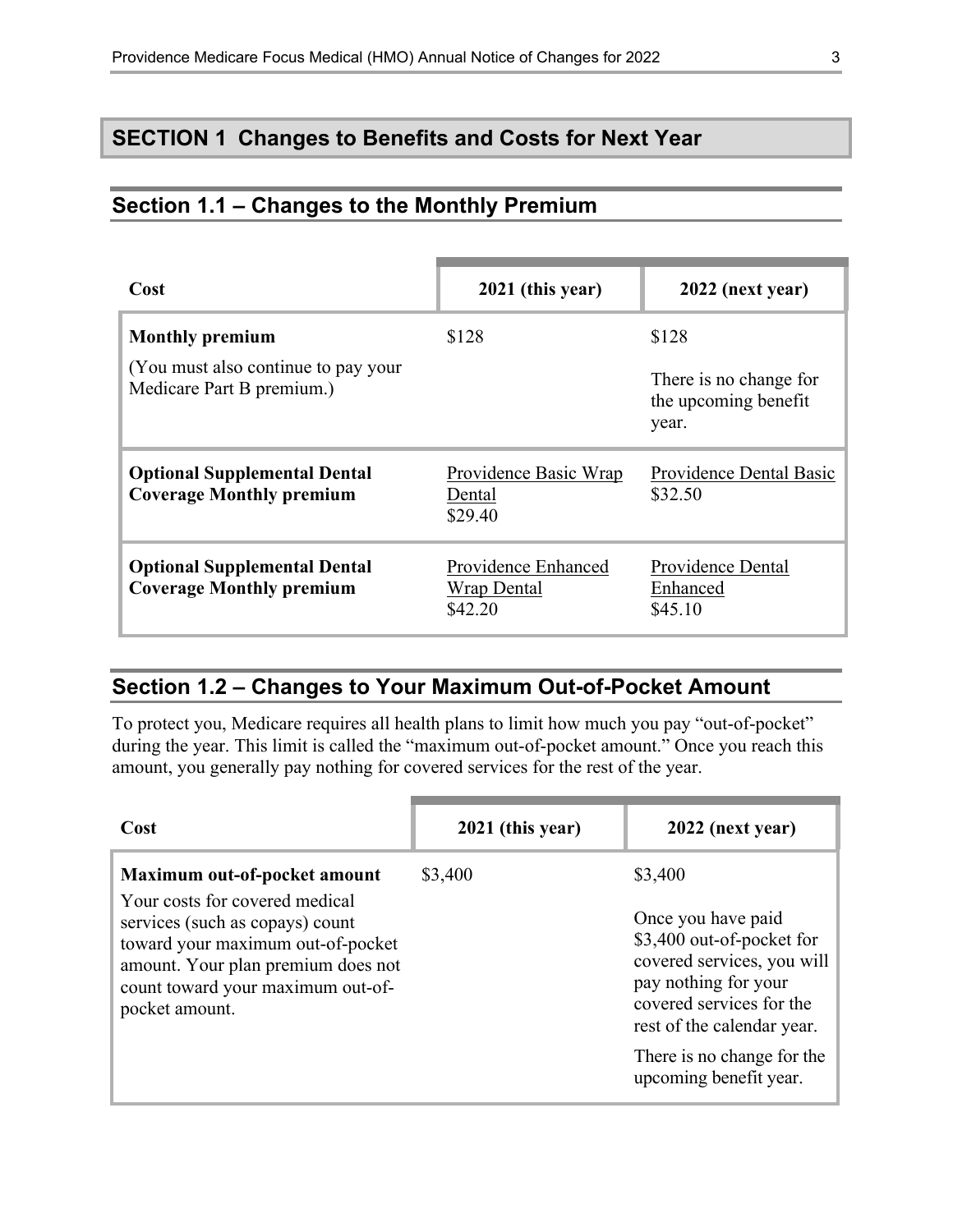## <span id="page-5-0"></span>**Section 1.3 – Changes to the Provider Network**

 **provider, specialists, hospitals, etc.) are in our network**. There are changes to our network of providers for next year. An updated *Provider Directory* is located on our website at [www.ProvidenceHealthAssurance.com/findaprovider](http://www.ProvidenceHealthAssurance.com/findaprovider). You may also call Customer Service for updated provider information or to ask us to mail you a *Provider Directory*. **Please review the 2022** *Provider Directory* **to see if your providers (primary care** 

It is important that you know that we may make changes to the hospitals, doctors, and specialists (providers) that are part of your plan during the year. There are a number of reasons why your provider might leave your plan but if your doctor or specialist does leave your plan, you have certain rights and protections summarized below:

- Even though our network of providers may change during the year, we must furnish you with uninterrupted access to qualified doctors and specialists.
- We will make a good faith effort to provide you with at least 30 days' notice that your provider is leaving our plan so that you have time to select a new provider.
- We will assist you in selecting a new qualified provider to continue managing your health care needs.
- If you are undergoing medical treatment you have the right to request, and we will work with you to ensure, that the medically necessary treatment you are receiving is not interrupted.
- If you believe we have not furnished you with a qualified provider to replace your previous provider or that your care is not being appropriately managed, you have the right to file an appeal of our decision.
- If you find out your doctor or specialist is leaving your plan, please contact us so we can assist you in finding a new provider to manage your care.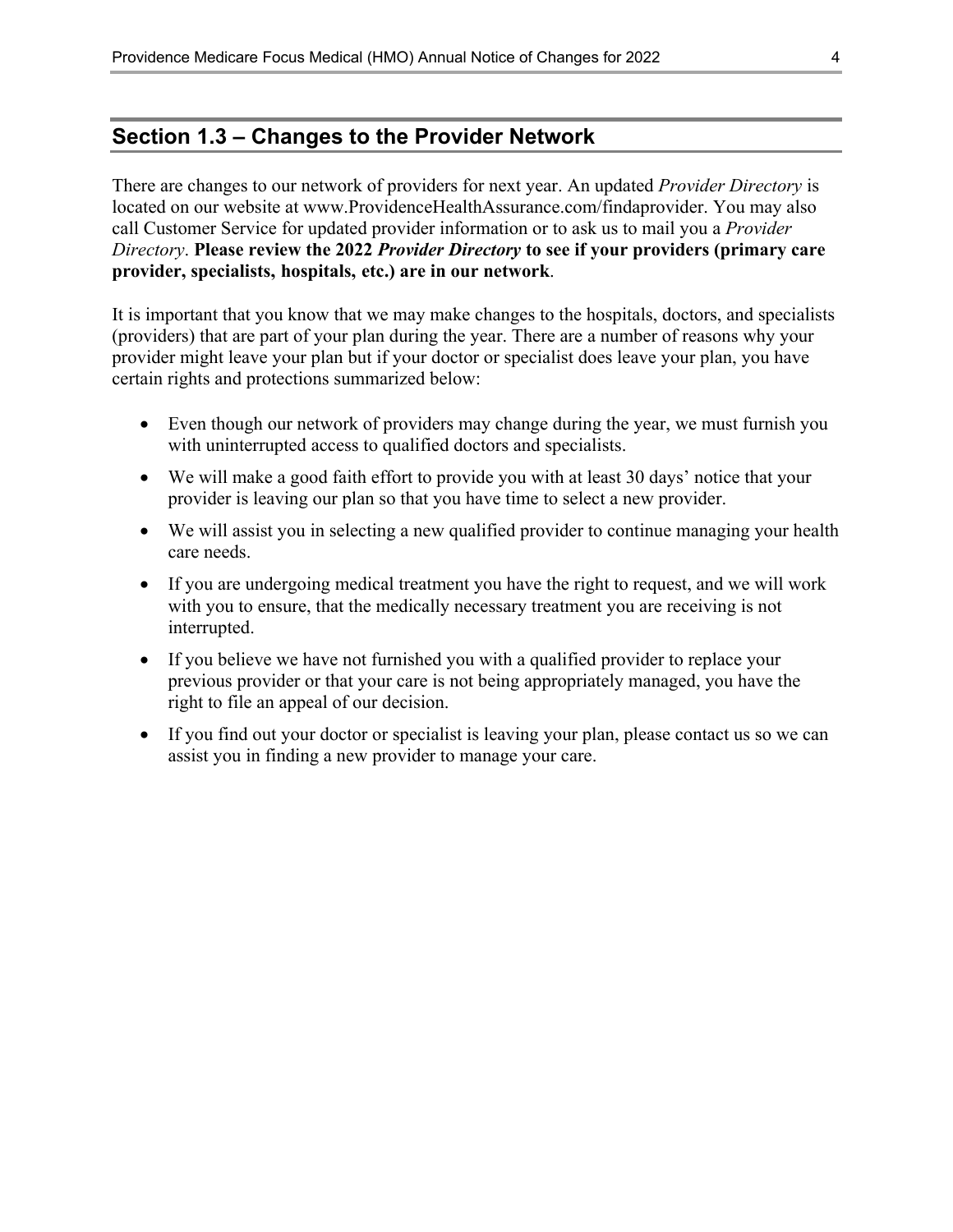# <span id="page-6-0"></span>**Section 1.4 – Changes to Benefits and Costs for Medical Services**

We are changing our coverage for certain medical services next year. The information below describes these changes. For details about the coverage and costs for these services, see Chapter 4, *Medical Benefits Chart (what is covered and what you pay)*, in your *2022 Evidence of Coverage.* 

#### **Opioid treatment program services**

Members of our plan with opioid use disorder (OUD) can receive coverage of services to treat OUD through an Opioid Treatment Program (OTP) which includes the following services:

- U.S. Food and Drug Administration (FDA)-approved opioid agonist and antagonist medication-assisted treatment (MAT) medications.
- Dispensing and administration of MAT medications (if applicable)
- Substance use counseling
- Individual and group therapy
- Toxicology testing
- Intake activities
- Periodic assessments

| Cost                                                       | 2021 (this year)                                                                                                                 | 2022 (next year)                                                                                                                                                             |
|------------------------------------------------------------|----------------------------------------------------------------------------------------------------------------------------------|------------------------------------------------------------------------------------------------------------------------------------------------------------------------------|
| <b>Dental services</b><br>(embedded routine<br>preventive) | You pay a \$15 copayment for<br>each preventive dental visit<br>where any of the following<br>covered services are<br>completed: | There is no coinsurance,<br>copayment, or deductible for<br>each preventive dental visit<br>where any of the following<br>covered services are<br>completed:                 |
|                                                            | Two evaluations in total<br>per calendar year<br>including a maximum of<br>one comprehensive<br>evaluation per 36 months         | Two evaluations in total<br>per calendar year<br>including a maximum of<br>one comprehensive<br>evaluation per 36 months<br>and one limited oral<br>evaluation per 12 months |
|                                                            | Two cleanings (excluding)<br>$\bullet$<br>periodontal cleanings) per<br>calendar year                                            | Two cleanings (excluding)<br>periodontal cleanings) per<br>calendar year                                                                                                     |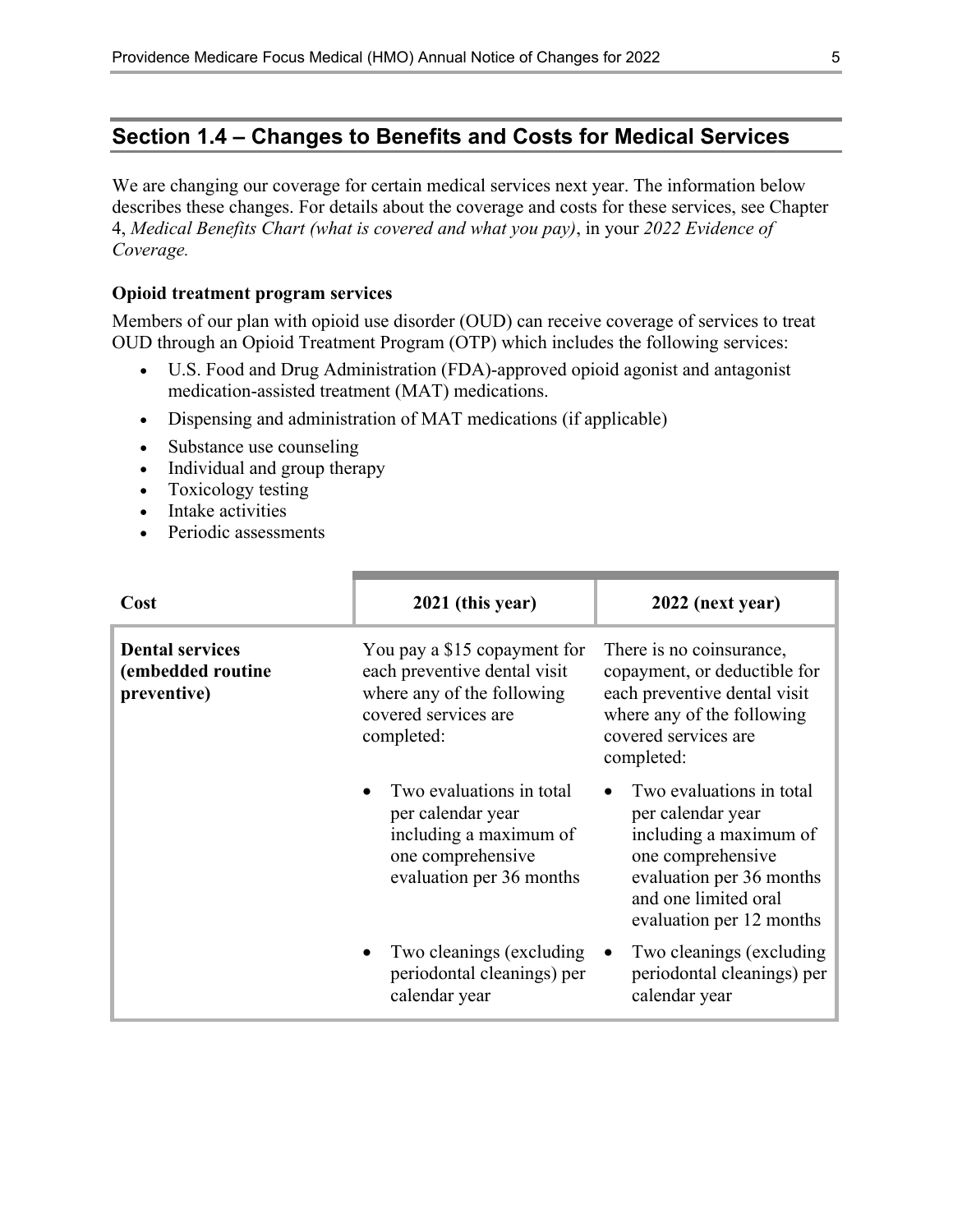| Cost                                                                   | 2021 (this year)                                                                                                                                                                                                                                                                           | 2022 (next year)                                                                                                                                                                                                                                                                                   |
|------------------------------------------------------------------------|--------------------------------------------------------------------------------------------------------------------------------------------------------------------------------------------------------------------------------------------------------------------------------------------|----------------------------------------------------------------------------------------------------------------------------------------------------------------------------------------------------------------------------------------------------------------------------------------------------|
| <b>Dental services</b><br>(embedded routine<br>preventive) (continued) | One bitewing x-ray per<br>calendar year or one full<br>mouth diagnostic x-ray<br>every five years                                                                                                                                                                                          | Any combination of<br>bitewing x-rays, two per<br>calendar year or one<br>diagnostic x-ray, for a<br>total of two                                                                                                                                                                                  |
|                                                                        | Emergency palliative<br>treatment (only if no<br>services other than exam<br>and x-rays were<br>performed on the same<br>date of service)                                                                                                                                                  | Emergency palliative<br>treatment (only if no<br>services other than exam<br>and x-rays were<br>performed on the same<br>date of service)                                                                                                                                                          |
| <b>Fitness benefit</b>                                                 | The Silver&Fit® Healthy<br>Aging and Exercise Program<br>is offered to eligible<br>Medicare Advantage<br>beneficiaries. The following<br>choices are available to you<br>at no cost: You can select one<br>fitness center membership,<br>one Stay Fit Kit and one<br>Home Fitness Kit each | The Silver&Fit <sup>®</sup> Healthy<br>Aging and Exercise Program<br>is offered to eligible Medicare<br>Advantage beneficiaries. The<br>following choices are<br>available to you at no cost:<br>You can select one fitness<br>center membership and one<br>Home Fitness Kit each<br>benefit year. |
|                                                                        | benefit year.                                                                                                                                                                                                                                                                              | You also have access to the<br>Premium Fitness Network for<br>an additional cost per month.                                                                                                                                                                                                        |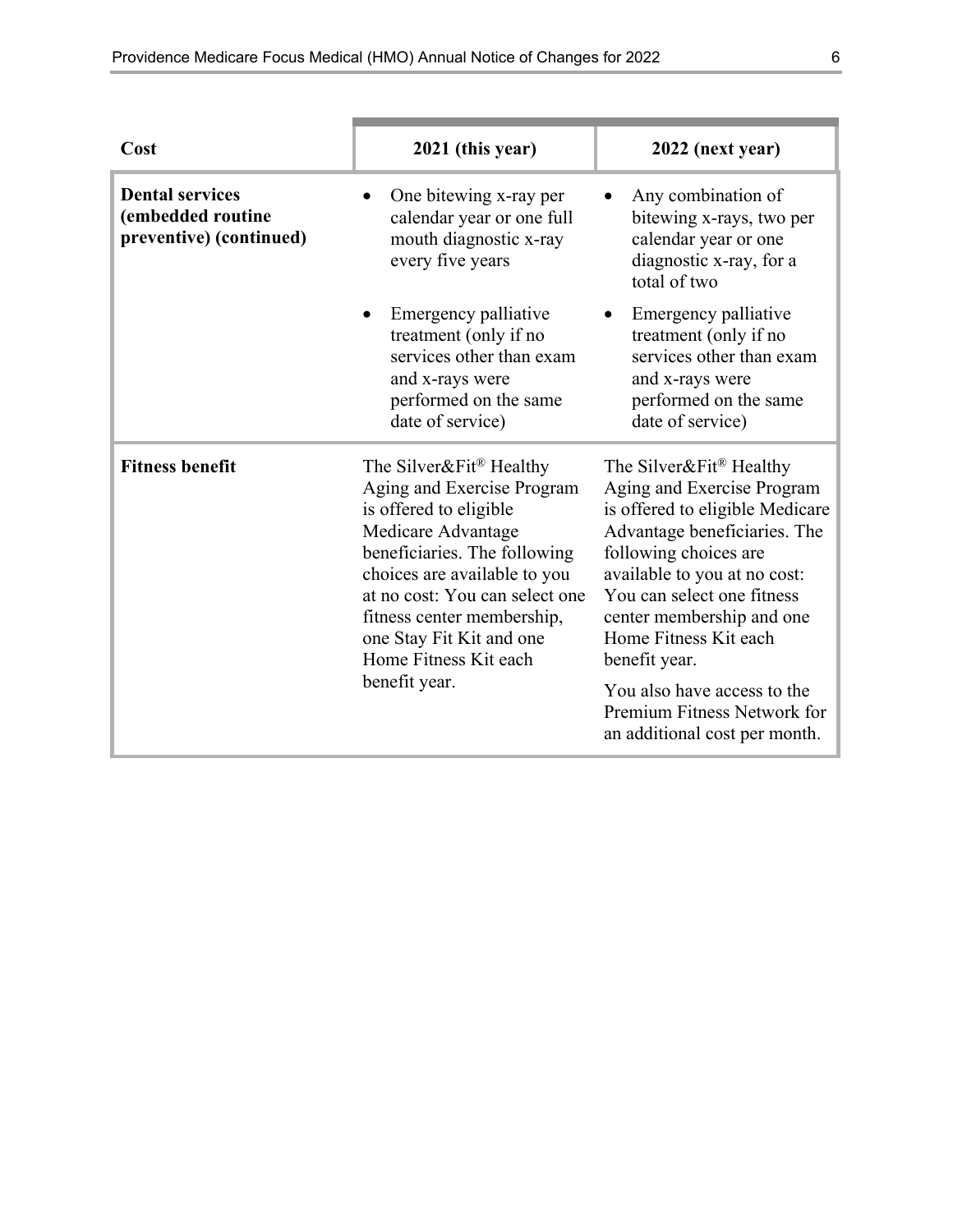| Cost                               | 2021 (this year)                                                                                                                                                                                                                                                                                              | 2022 (next year)                                                                                                                                                                                                                                                                                                                                                      |
|------------------------------------|---------------------------------------------------------------------------------------------------------------------------------------------------------------------------------------------------------------------------------------------------------------------------------------------------------------|-----------------------------------------------------------------------------------------------------------------------------------------------------------------------------------------------------------------------------------------------------------------------------------------------------------------------------------------------------------------------|
| <b>Health and wellness classes</b> | Health and wellness includes<br>educational classes on the<br>topics of weight<br>management, stress<br>reduction, fall prevention,<br>pain education, osteoporosis,<br>yoga, childbirth, smoking<br>cessation, progressive<br>disorders, and nutrition<br>offered at participating<br>Providence facilities. | Health and wellness includes<br>educational classes on the<br>topics of weight management,<br>stress reduction, fall<br>prevention, pain education,<br>urinary incontinence-pelvic<br>floor, osteoporosis, yoga,<br>smoking cessation,<br>progressive disorders and<br>nutrition. You may access<br>classes offered virtually<br>through participating<br>facilities. |
|                                    | You have an allowance of<br>\$500 for health and wellness<br>classes.                                                                                                                                                                                                                                         | You have an unlimited<br>allowance for health and<br>wellness classes.                                                                                                                                                                                                                                                                                                |
| <b>Hearing aids</b>                | This benefit is administered<br>by TruHearing                                                                                                                                                                                                                                                                 | This benefit is administered<br>by TruHearing                                                                                                                                                                                                                                                                                                                         |
|                                    | You pay a \$499 copayment<br>per Advanced hearing aid or<br>a \$799 copayment per<br>Premium hearing aid.                                                                                                                                                                                                     | You pay a \$399 copayment<br>per Advanced hearing aid or a<br>\$699 copayment per Premium<br>hearing aid.                                                                                                                                                                                                                                                             |
|                                    | Hearing Aid purchases<br>include:<br>3 provider visits within<br>first year of hearing aid<br>purchase<br>45-day trial period<br>3-year extended warranty<br>48 batteries per aid for<br>non-rechargeable models                                                                                              | Hearing Aid purchases<br>include:<br>First year of follow-up<br>provider visits<br>60-day trial period<br>$\bullet$<br>3-year extended warranty<br>$\bullet$<br>80 batteries per aid for<br>$\bullet$<br>non-rechargeable models                                                                                                                                      |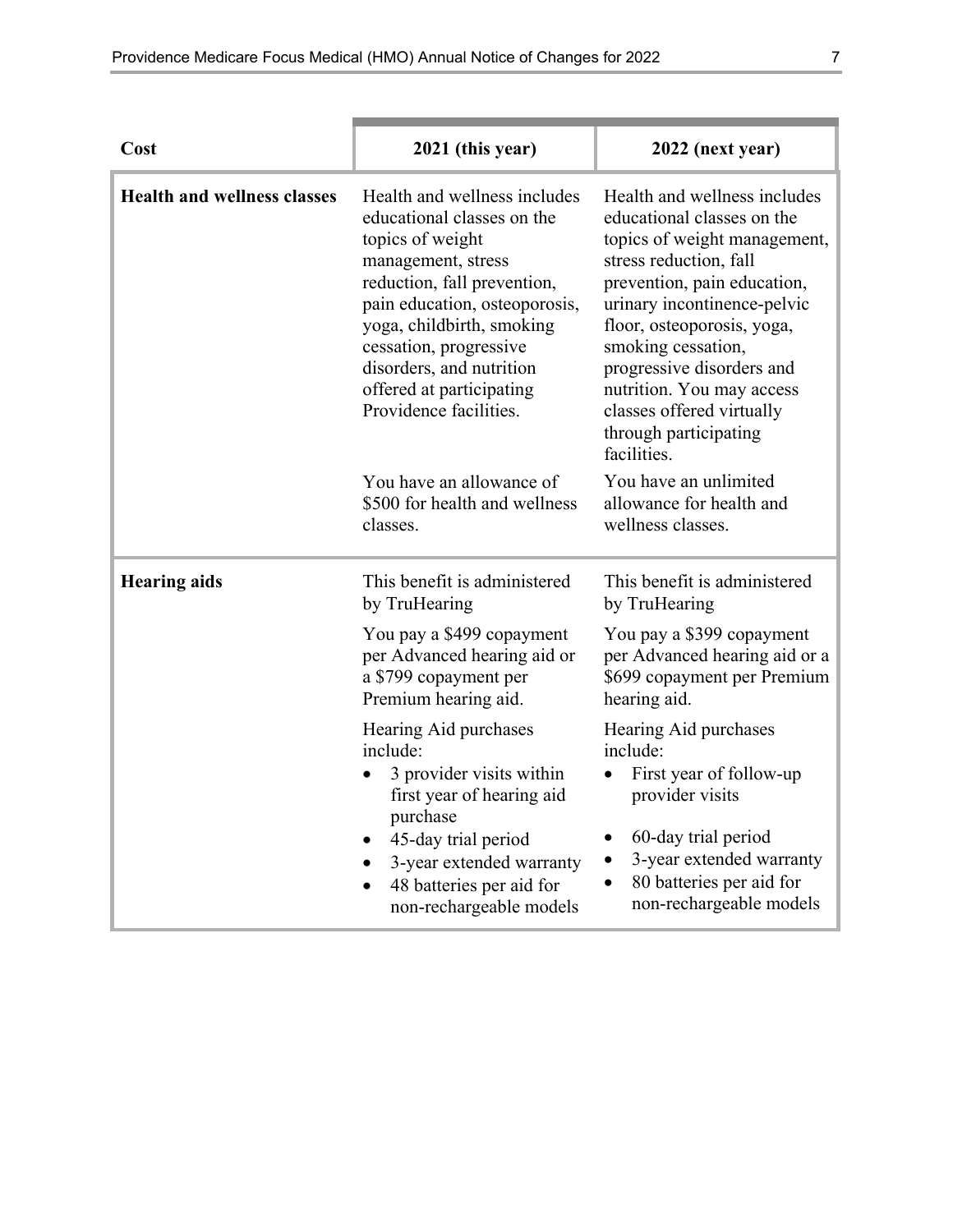| Cost                                                                                                                                 | 2021 (this year)                                                                                                  | 2022 (next year)                                                                                                                                                                                                                                                           |
|--------------------------------------------------------------------------------------------------------------------------------------|-------------------------------------------------------------------------------------------------------------------|----------------------------------------------------------------------------------------------------------------------------------------------------------------------------------------------------------------------------------------------------------------------------|
| Meal delivery program<br>(non-Medicare-covered)                                                                                      | Meal delivery program is not<br>covered.                                                                          | There is no coinsurance,<br>copayment, or deductible for<br>non-Medicare-covered meal<br>delivery program.<br>(two meals per day for 14)<br>days (total of 28 meals),<br>immediately following each<br>inpatient hospitalization).<br>There is no plan coverage.<br>limit. |
| <b>Optional Providence Dental</b><br><b>Basic</b><br>(this optional supplemental<br>benefit is available for an<br>extra premium)    | You pay 0% of the total cost<br>for covered preventive and<br>diagnostic services, including<br>exams and x-rays. | You pay 0% of the total cost<br>for covered preventive and<br>diagnostic services, including<br>exams, cleanings, and x-rays.                                                                                                                                              |
|                                                                                                                                      | You pay 50% of the total cost<br>for comprehensive dental<br>diagnostic services.                                 | You pay 50% of the total cost<br>for comprehensive dental<br>diagnostic services.                                                                                                                                                                                          |
|                                                                                                                                      |                                                                                                                   | The list of services covered<br>by your plan has changed, for<br>a full list of covered services<br>please see your Evidence of<br>Coverage.                                                                                                                               |
| <b>Optional Providence Dental</b><br><b>Enhanced</b><br>(this optional supplemental<br>benefit is available for an<br>extra premium) | You pay 0% of the total cost<br>for covered preventive and<br>diagnostic services, including<br>exams and x-rays. | You pay 0% of the total cost<br>for covered preventive and<br>diagnostic services, including<br>exams, cleanings, and x-rays.                                                                                                                                              |
|                                                                                                                                      | You pay 50% of the total cost<br>for comprehensive dental<br>diagnostic services.                                 | You pay 50% of the total cost<br>for comprehensive dental<br>diagnostic services.                                                                                                                                                                                          |
|                                                                                                                                      |                                                                                                                   | The list of services covered<br>by your plan has changed, for<br>a full list of covered services<br>please see your <i>Evidence of</i><br>Coverage.                                                                                                                        |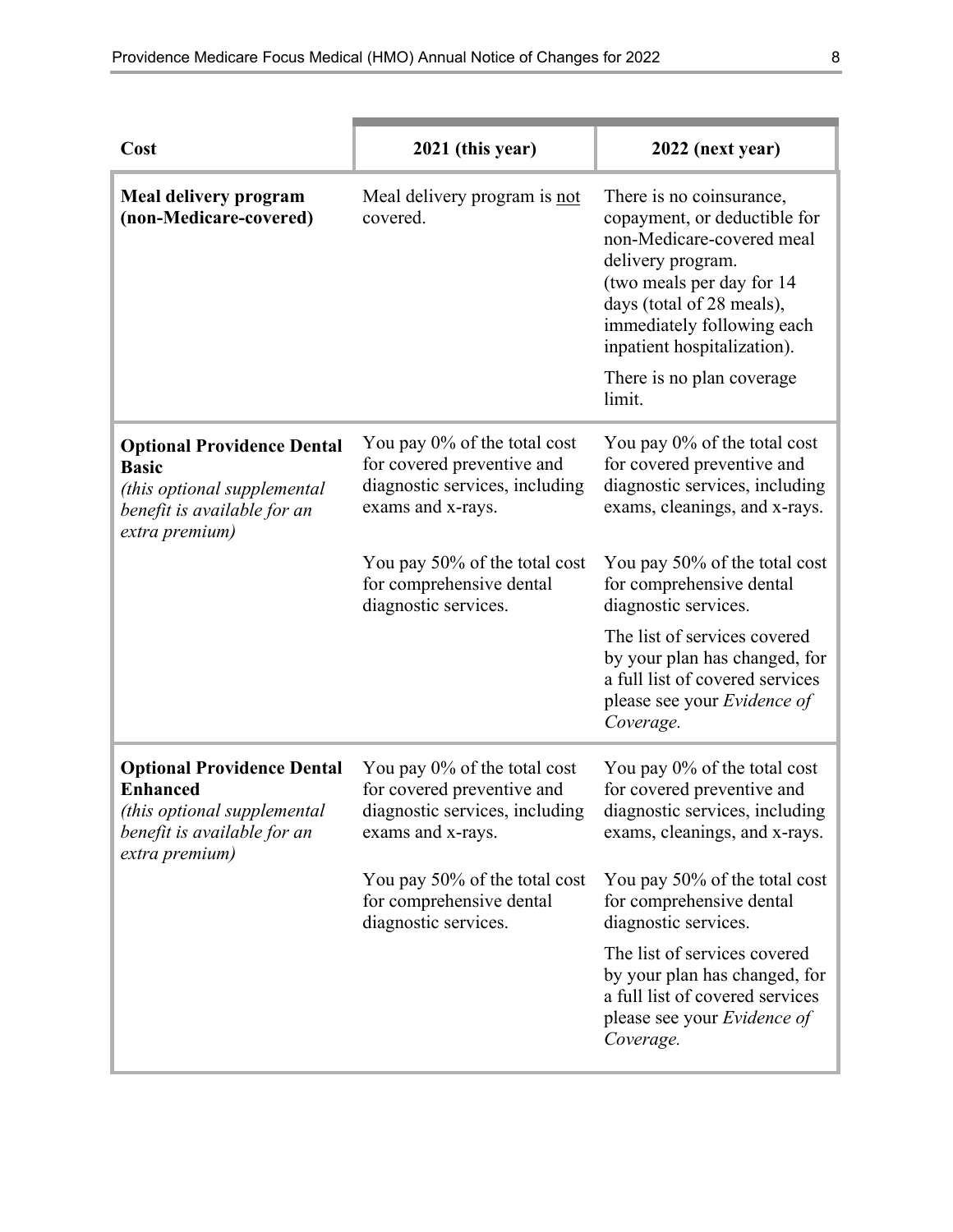| Cost                                                       | 2021 (this year)                                                                                                     | 2022 (next year)                                                                                                                                               |
|------------------------------------------------------------|----------------------------------------------------------------------------------------------------------------------|----------------------------------------------------------------------------------------------------------------------------------------------------------------|
| Over-the-counter (OTC)<br>items                            | You can purchase products<br>from a catalog via phone,<br>web, mobile app, or mail<br>through Firstline Essentials+. | You can purchase products<br>from a catalog via phone,<br>web, or mail through<br>Medline.                                                                     |
| <b>Personal Emergency</b><br><b>Response System (PERS)</b> | Personal Emergency<br>Response System (PERS)<br>services are not covered.                                            | There is no coinsurance,<br>copayment, or deductible for<br>Personal Emergency<br>Response System (PERS)<br>services.                                          |
| <b>Routine hearing services</b>                            | Routine hearing aid<br>fitting/evaluation visits are<br>not covered.                                                 | This benefit is administered<br>by TruHearing<br>There is no coinsurance,<br>copayment, or deductible for<br>routine hearing aid<br>fitting/evaluation visits. |

# <span id="page-10-0"></span>**SECTION 2 Administrative Changes**

| <b>Description</b>                                                | 2021 (this year)                                                                                                                | 2022 (next year)                                                                                                                                                      |
|-------------------------------------------------------------------|---------------------------------------------------------------------------------------------------------------------------------|-----------------------------------------------------------------------------------------------------------------------------------------------------------------------|
| Medicare Part B prescription<br>drugs - Step Therapy requirement. | There is no step therapy<br>requirement for Medicare<br>Part B prescription drugs.                                              | Medicare Part B<br>prescription drugs may be<br>subject to a step therapy<br>requirement. Refer to the<br>2022 Evidence of<br>Coverage for additional<br>information. |
| <b>Optional Supplemental Dental</b><br>plan name                  | The optional<br>supplemental dental plan<br>names are Providence<br>Basic Wrap Dental and<br>Providence Enhanced<br>Wrap Dental | The optional<br>supplemental dental plan<br>names are Providence<br>Dental Basic and<br>Providence Dental<br>Enhanced.                                                |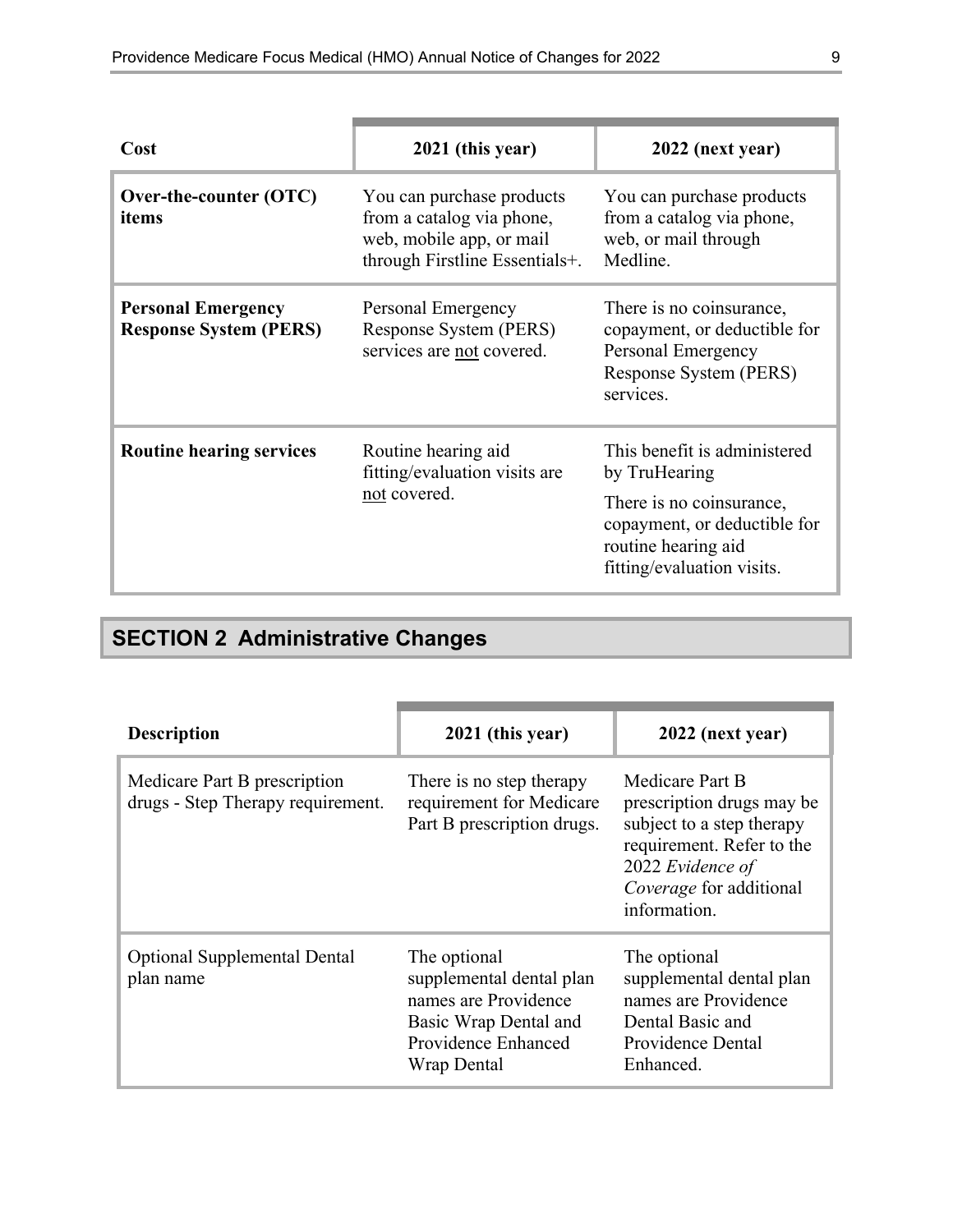# <span id="page-11-0"></span>**SECTION 3 Deciding Which Plan to Choose**

# <span id="page-11-1"></span>**Section 3.1 – If you want to stay in Providence Medicare Focus Medical (HMO)**

**To stay in our plan you don't need to do anything.** If you do not sign up for a different plan or change to Original Medicare by December 7, you will automatically be enrolled in our Providence Medicare Focus Medical (HMO).

# <span id="page-11-2"></span>**Section 3.2 – If you want to change plans**

We hope to keep you as a member next year but if you want to change for 2022 follow these steps:

#### **Step 1: Learn about and compare your choices**

- You can join a different Medicare health plan timely,
- *-- OR*-- You can change to Original Medicare. If you change to Original Medicare, you will need to decide whether to join a Medicare drug plan. If you do not enroll in a Medicare drug plan, there may be a potential Part D late enrollment penalty.

To learn more about Original Medicare and the different types of Medicare plans, read the *Medicare & You 2022* handbook, call your State Health Insurance Assistance Program (SHIP) (see Section 5), or call Medicare (see Section 7.2).

You can also find information about plans in your area by using the Medicare Plan Finder on the Medicare website. Go to [www.medicare.gov/plan-compare](http://www.medicare.gov/plan-compare). **Here, you can find information about costs, coverage, and quality ratings for Medicare plans.** 

As a reminder, Providence Health Assurance offers other Medicare health plans. These other plans may differ in coverage, monthly premiums, and cost-sharing amounts.

#### **Step 2: Change your coverage**

- To **change to a different Medicare health plan**, enroll in the new plan. You will automatically be disenrolled from Providence Medicare Focus Medical (HMO).
- To **change to Original Medicare with a prescription drug plan,** enroll in the new drug plan. You will automatically be disenrolled from Providence Medicare Focus Medical (HMO).
- To **change to Original Medicare without a prescription drug plan**, you must either:
	- o Send us a written request to disenroll. Contact Customer Service if you need more information on how to do this (phone numbers are in Section 7.1 of this booklet).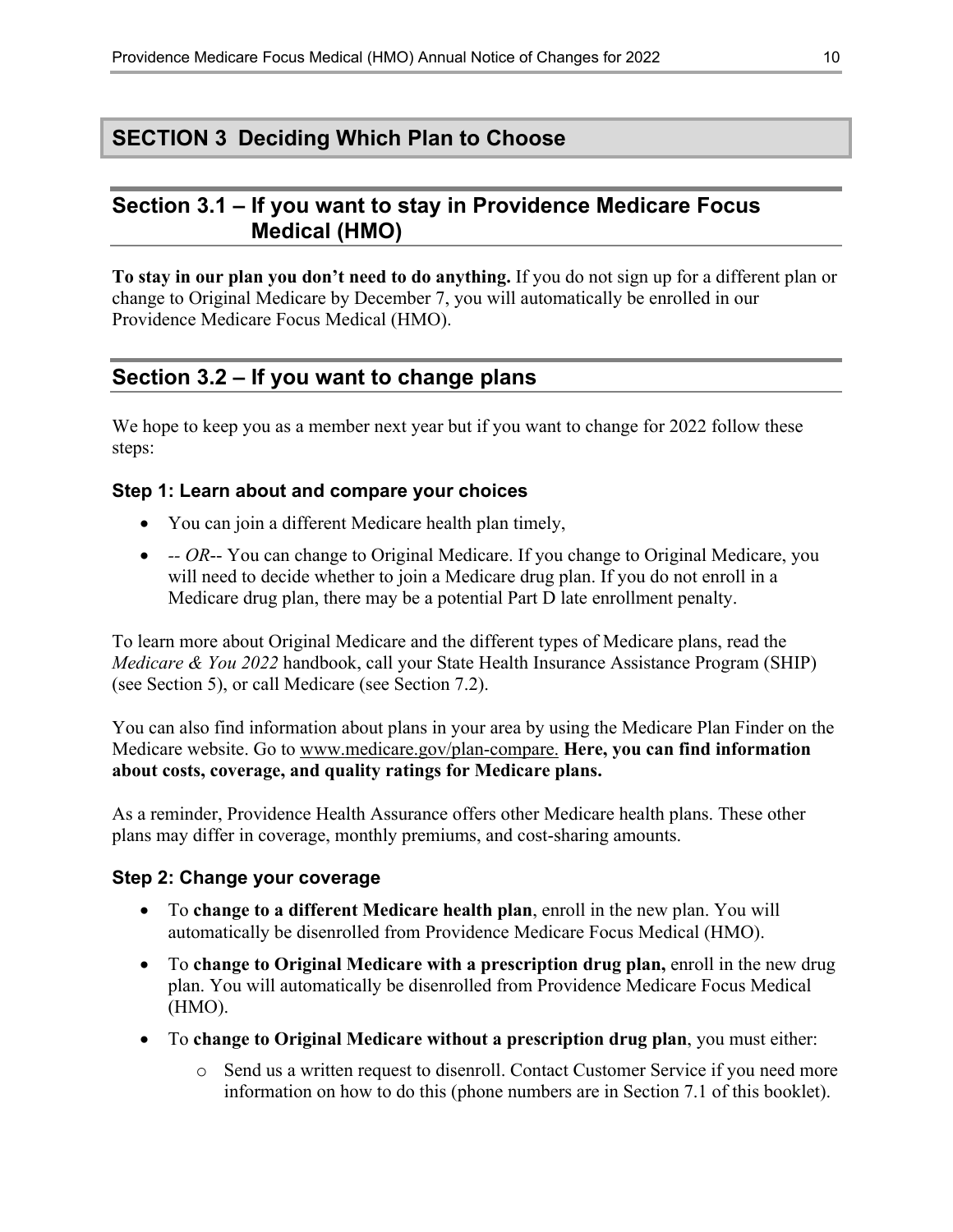o *– or –* Contact **Medicare**, at 1-800-MEDICARE (1-800-633-4227), 24 hours a day, 7 days a week, and ask to be disenrolled. TTY users should call 1-877-486 2048.

# <span id="page-12-0"></span>**SECTION 4 Deadline for Changing Plans**

If you want to change to a different plan or to Original Medicare for next year, you can do it from **October 15 until December 7.** The change will take effect on January 1, 2022.

#### **Are there other times of the year to make a change?**

In certain situations, changes are also allowed at other times of the year. For example, people with Medicaid, those who get "Extra Help" paying for their drugs, those who have or are leaving employer coverage, and those who move out of the service area may be allowed to make a change at other times of the year. For more information, see Chapter 8, Section 2.3 of the *Evidence of Coverage.* 

 Chapter 8, Section 2.2 of the *Evidence of Coverage*. If you enrolled in a Medicare Advantage plan for January 1, 2022, and don't like your plan choice, you can switch to another Medicare health plan (either with or without Medicare prescription drug coverage) or switch to Original Medicare (either with or without Medicare prescription drug coverage) between January 1 and March 31, 2022. For more information, see

# <span id="page-12-1"></span>**SECTION 5 Programs That Offer Free Counseling about Medicare**

The State Health Insurance Assistance Program (SHIP) is a government program with trained counselors in every state. In Oregon, the SHIP is called Senior Health Insurance Benefits Assistance (SHIBA). In Washington, the SHIP is called Statewide Health Insurance Benefits Advisors (also SHIBA).

SHIBA is independent (not connected with any insurance company or health plan). It is a state program that gets money from the Federal government to give **free** local health insurance counseling to people with Medicare. SHIBA counselors can help you with your Medicare questions or problems. They can help you understand your Medicare plan choices and answer questions about switching plans. You can call SHIBA in Oregon at 1-800-722-4134 (TTY 711). You can call SHIBA in Washington at 1-800-562-6900 (TTY 360-586-0241). You can learn more about SHIBA by visiting their website ([www.healthcare.oregon.gov/shiba](http://www.healthcare.oregon.gov/shiba) or [www.insurance.wa.gov/shiba\)](http://www.insurance.wa.gov/shiba).

SHIBA SHIBA P.O. Box 14480 P.O. Box 40255

# **OREGON: WASHINGTON:**

Oregon Insurance Division Office of the Insurance Commissioner Salem, OR 97309 Olympia, WA 98504-0255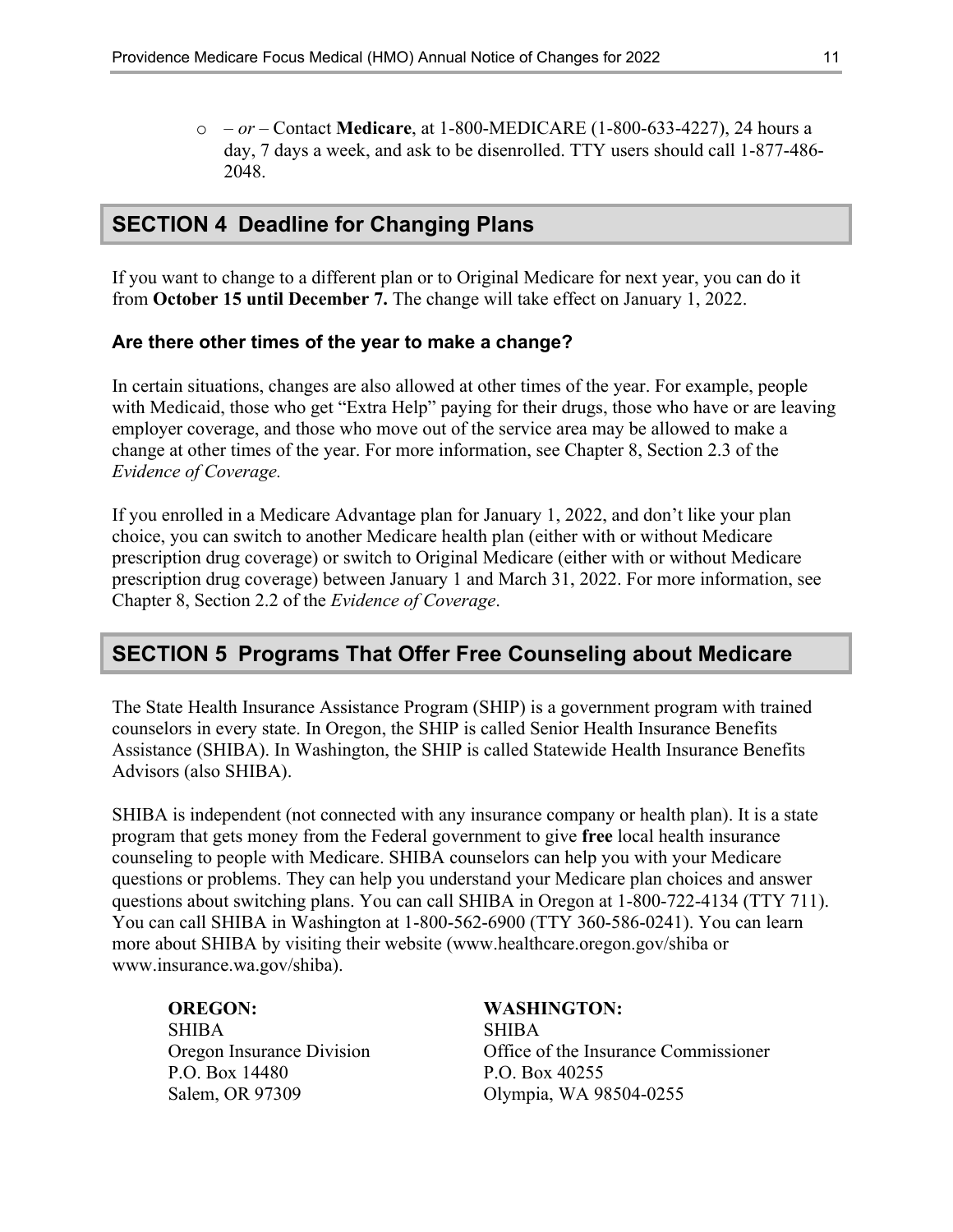# <span id="page-13-0"></span>**SECTION 6 Programs That Help Pay for Prescription Drugs**

You may qualify for help paying for prescription drugs.

- **"Extra Help" from Medicare.** People with limited incomes may qualify for "Extra Help" to pay for their prescription drug costs. If you qualify, Medicare could pay up to 75% or more of your drug costs including monthly prescription drug premiums, annual deductibles, and coinsurance. Additionally, those who qualify will not have a coverage gap or late enrollment penalty. Many people are eligible and don't even know it. To see if you qualify, call:
	- o 1-800-MEDICARE (1-800-633-4227). TTY users should call 1-877-486-2048, 24 hours a day/7 days a week;
	- o The Social Security Office at 1-800-772-1213 between 7 am and 7 pm, Monday through Friday. TTY users should call, 1-800-325-0778 (applications); or
	- o Your State Medicaid Office (applications).
- **What if you have coverage from an AIDS Drug Assistance Program (ADAP)?** The AIDS Drug Assistance Program (ADAP) helps ADAP-eligible individuals living with HIV/AIDS have access to life-saving HIV medications. Medicare Part D prescription drugs that are also covered by ADAP qualify for prescription cost-sharing assistance Oregon's AIDS Drug Assistance Program is called CAREAssist; Washington's AIDS Drug Assistance Program is called Early Intervention Program (EIP). Note: To be eligible for the ADAP operating in your State, individuals must meet certain criteria, including proof of State residence and HIV status, low income as defined by the State, and uninsured/under-insured status.

If you are currently enrolled in an ADAP, it can continue to provide you with Medicare Part D prescription cost-sharing assistance for drugs on the ADAP formulary. In order to be sure you continue receiving this assistance, please notify your local ADAP enrollment worker of any changes in your Medicare Part D plan name or policy number. To contact CAREAssist in Oregon, call 971-673-0144 or 1-800-805-2313 (TTY 711). To contact EIP in Washington, call 1-877-376-9316.

For information on eligibility criteria, covered drugs, or how to enroll in the program, please call CAREAssist at 971-673-0144 or 1-800-805-2313 (TTY 711) or EIP at 1-877-376-9316.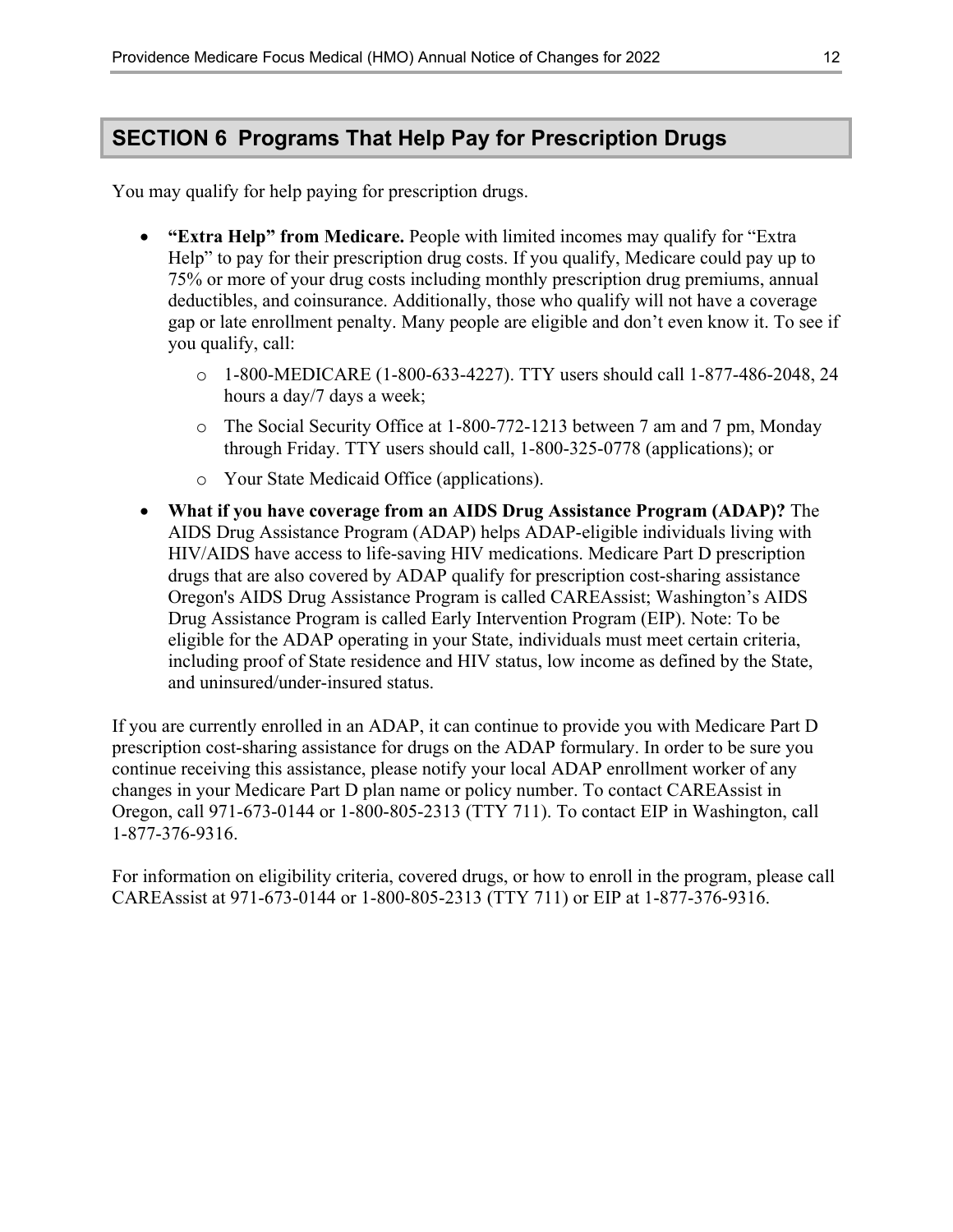# <span id="page-14-0"></span>**SECTION 7 Questions?**

# <span id="page-14-1"></span>**Section 7.1 – Getting Help from Providence Medicare Focus Medical (HMO)**

Questions? We're here to help. Please call Customer Service at 503-574-8000 or 1-800-603 2340. (TTY only, call 711.) We are available for phone calls 8 a.m. to 8 p.m. (Pacific Time), seven days a week. Calls to these numbers are free.

#### **Read your 2022** *Evidence of Coverage* **(it has details about next year's benefits and costs)**

This *Annual Notice of Changes* gives you a summary of changes in your benefits and costs for 2022. For details, look in the 2022 *Evidence of Coverage* for Providence Medicare Focus Medical (HMO). The *Evidence of Coverage* is the legal, detailed description of your plan benefits. It explains your rights and the rules you need to follow to get covered services and prescription drugs. A copy of the *Evidence of Coverage* is located on our website at [www.ProvidenceHealthAssurance.com.](http://www.ProvidenceHealthAssurance.com) You may also call Customer Service to ask us to mail you an *Evidence of Coverage*.

#### **Visit Our Website**

You can also visit our website at [www.ProvidenceHealthAssurance.com](http://www.ProvidenceHealthAssurance.com). As a reminder, our website has the most up-to-date information about our provider network (*Provider Directory*).

# <span id="page-14-2"></span>**Section 7.2 – Getting Help from Medicare**

To get information directly from Medicare:

#### **Call 1-800-MEDICARE (1-800-633-4227)**

You can call 1-800-MEDICARE (1-800-633-4227), 24 hours a day, 7 days a week. TTY users should call 1-877-486-2048.

#### **Visit the Medicare Website**

You can visit the Medicare website ([www.medicare.gov\)](http://www.medicare.gov/). It has information about cost, coverage, and quality ratings to help you compare Medicare health plans. You can find information about plans available in your area by using the Medicare Plan Finder on the Medicare website. (To view the information about plans, go to [www.medicare.gov/plan-compare.](http://www.medicare.gov/plan-compare))

#### **Read** *Medicare & You 2022*

You can read the *Medicare & You 2022* handbook. Every year in the fall, this booklet is mailed to people with Medicare. It has a summary of Medicare benefits, rights and protections, and